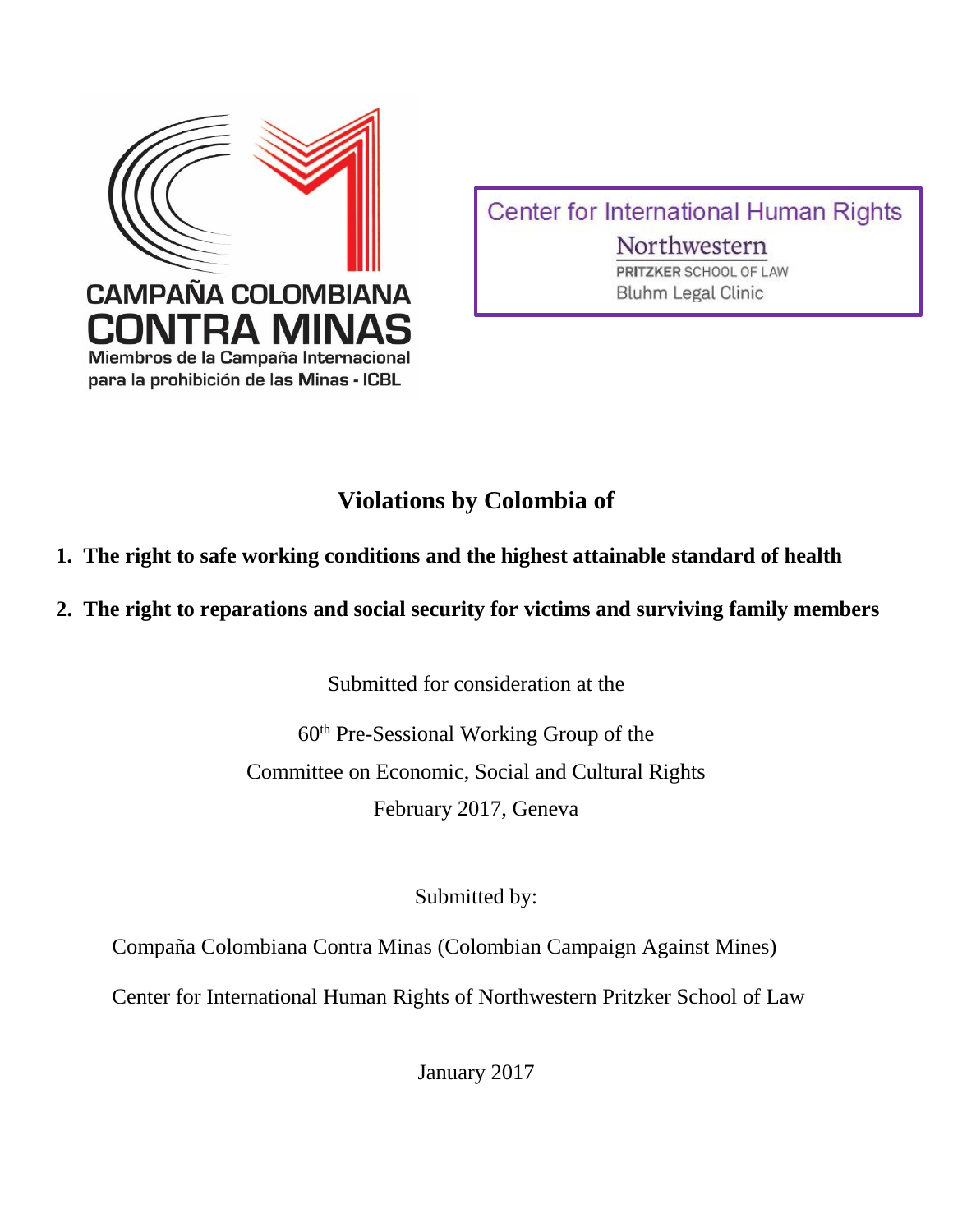#### **Violations by Colombia of**

## **1. The right to safe working conditions and the highest attainable standard of health**

## **2. The right to reparations and social security for victims and surviving family members**

Submitted by:

# Compaña Colombiana Contra Minas (Colombian Campaign Against Mines)<sup>1</sup> and

Center for International Human Rights of Northwestern Pritzker School of Law<sup>2</sup>

January 2017

#### **I. Executive Summary and Introduction**

 $\overline{a}$ 

#### *Worker deaths and injuries as a result of State policy*

For the past eleven years, Colombia has pursued a policy of sending poor campesinos to conduct forced manual eradication of coca crops in remote areas of the country – areas where landmines are commonplace and where illegal armed groups often have more presence than the Government. "Mobile eradication groups" of about 28 workers are recruited in towns and transported to camps in remote areas where they spend roughly two months uprooting and destroying coca plants. As the Colombian Government is well aware, illegal armed groups operating in these remote areas plant landmines in and around coca plants to protect their illicit crops. Eradicators are also vulnerable to armed attacks by groups opposed to the forced eradication of the coca crops.<sup>3</sup>

<sup>&</sup>lt;sup>1</sup> Campaña Colombiana Contra Minas (Colombian Campaign Against Mines) ("CCCM") is a non-governmental organization whose aim is to prevent and redress the human suffering caused by landmines. CCCM works to prevent landmine deaths and injuries through mine risk education workshops and advocacy of appropriate governmental policies. It provides support and advice to landmine victims, their families, and their communities to protect their rights and assist them in their physical, psychological and social rehabilitation. CCCM is a member of the International Campaign to Ban Landmines, the 1997 Nobel Peace Prize Laureate. *See* Campaña Colombiana Contra Minas, http://www.colombiasinminas.org/.

<sup>&</sup>lt;sup>2</sup> The Center for International Human Rights of Northwestern Pritzker School of Law ("CIHR") is a nongovernmental, non-profit organization dedicated to human rights education and to legal and policy-focused human rights advocacy within the United States and worldwide. CIHR, which is in consultative status with the UN Economic and Social Council (ECOSOC), conducts legal research, compiles reports, and represents individual and NGO clients in cases and projects addressing violations of human rights. See Center for International Human Rights of Northwestern Pritzker School of Law, http://www.law.northwestern.edu/legalclinic/humanrights/.

<sup>3</sup> *See* Section II, *infra*, for additional facts about Colombia's forced manual eradication program and the reasons why this work is so unduly dangerous. Thereafter, Sections III provides facts regarding deaths and injuries and the suffering they have caused. Section IV recounts the victims' inability to obtain adequate health care and compensation. In addition to other sources as cited, this report relies on the personal experiences of a group of victims of Colombia's forced manual eradication program. These victims were interviewed by, and their written declarations detailing their experiences were obtained by, Compaña Colombiana Contra Minas and the Center for International Human Rights, during 2014 and 2016. The victims' declarations are in the possession of CCCM and CIHR. For the protection of their identities, only their initials (real or fictitious) are used in this report instead of their full names.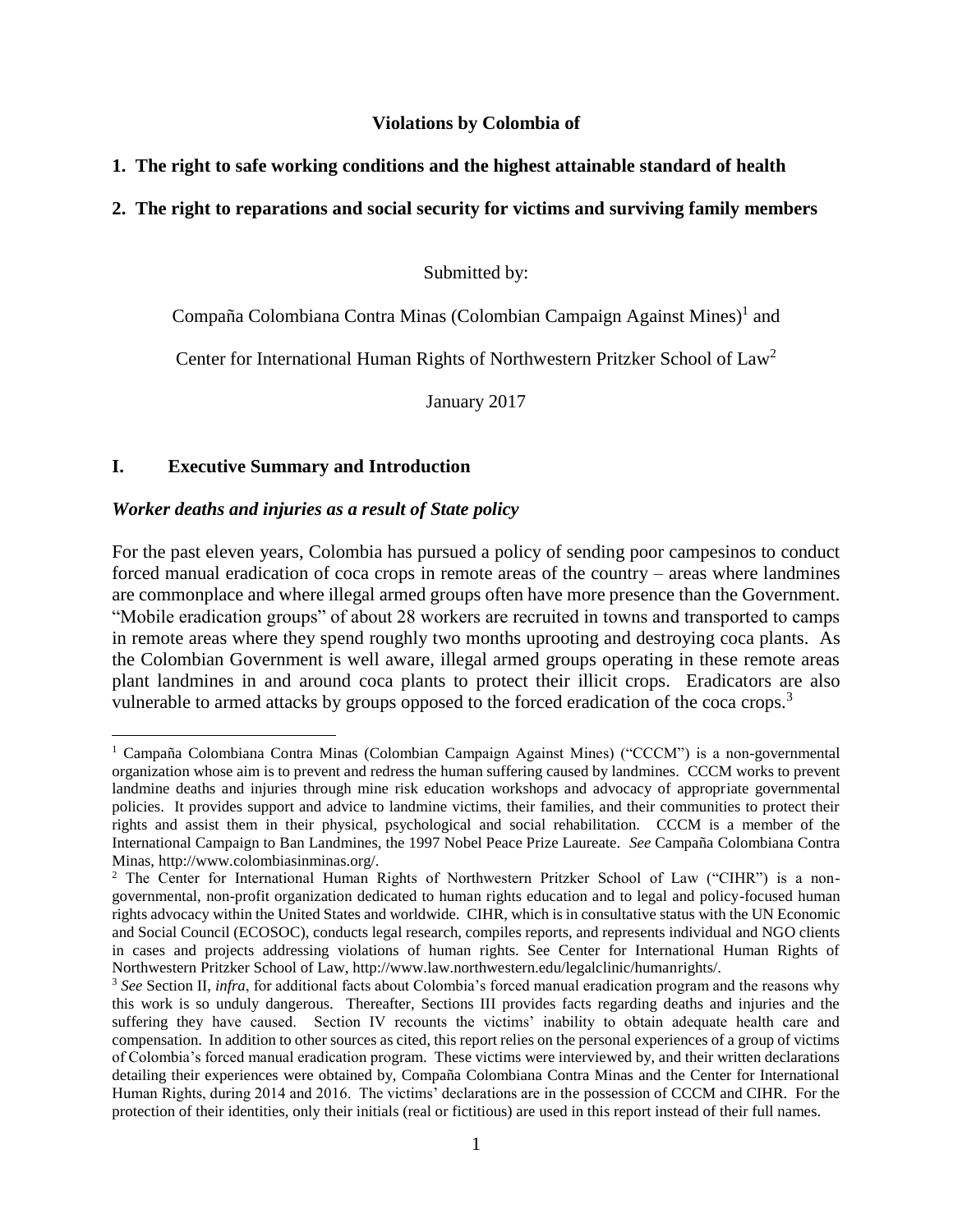Many civilian eradicators have been killed and many more have been injured as a result of the State's use of civilians to conduct forced manual eradication. At least 58 civilian eradicators have been killed by landmines and nine more have been killed in armed attacks against the eradication missions.<sup>4</sup> In addition to the dead, 356 civilian eradicators have been injured in landmine explosions, and 65 more have been injured in armed attacks.<sup>5</sup> These injuries include loss of limbs, severe shrapnel wounds, and debilitating psychological damage.<sup>6</sup> More will be killed or injured unless this policy is ended.

These workers' deaths and injuries have caused tremendous suffering. This suffering has been exacerbated by Colombia's failure to provide adequate medical care and compensation to those who have been injured, and by its failure to provide adequate compensation to the widows and children of those who have been killed.

# *Violations of articles 7(b), 12, and 9 of the Covenant*

The State's use of civilians rather than military personnel to conduct forced manual eradication in areas riddled with landmines and vulnerable to attack by illegal armed groups violates its obligations under the International Covenant on Economic, Social and Cultural Rights ("Covenant"). Article 7 recognizes "the right of everyone to the enjoyment of just and favourable conditions of work, in particular the right to safe working conditions."<sup>7</sup> As this Committee has recognized, this right "is a prerequisite for" the enjoyment of the Article 12 right to the highest attainable standard of health. $8$  Similarly, the right to health is recognized as "an inclusive right extending . . . to the underlying determinants of health, such as . . . healthy occupational . . . conditions." <sup>9</sup> A State party violates its obligation to *respect* the right to health when it implements actions or policies that "are likely to result in bodily harm . . . and preventable mortality."<sup>10</sup> It violates its obligation to *protect* this right when it fails "to take all necessary measures to safeguard persons . . . from infringements of the right to health by third parties.<sup>"11</sup>

A State party violates its obligations with respect to the rights to health and safe working conditions when it "adopt[s] legislation or policies which are manifestly incompatible with [relevant] preexisting . . . international legal obligations."<sup>12</sup> Colombia's policy of sending civilian workers to

<sup>4</sup> Letter from Jairo Cabrera Pantoja, Director of the Program against Illicit Crops [*Director del Programa contra Cultivos Ilícitos*], Special Administrative Agency for Territorial Consolidation [*Unidad Administrativa Especial para la Consolidación Territorial*], to Diego Cebas Lapeña, Ref. No. 20154000022891, at 4 (Mayo 12, 2015) (on file with author) (hereinafter May 2015 Letter from the Director of the Program against Illicit Crops). 5 *Id*.

<sup>6</sup> *See* Section III, *infra*.

<sup>7</sup> Committee on Economic, Social and Cultural Rights, General Comment 18, The Right to Work, ¶ 2, U.N. Doc. E/C.12/GC/18 (2005) (hereinafter General Comment 18).

<sup>8</sup> Committee on Economic, Social and Cultural Rights, General Comment 23, The Right to Just and Favorable Conditions of Work, ¶¶ 1, 25, U.N. Doc. E/C.12/GC/23 (2016) (hereinafter General Comment 23); *see also* Committee on Economic, Social and Cultural Rights, General Comment 14, The Right to the Highest Attainable Standard of Health, ¶ 4, U.N. Doc. E/C.12/2000/4 (2000) (hereinafter General Comment 14).

<sup>9</sup> General Comment 14, *supra* note 8, ¶ 11.

<sup>10</sup> *Id.,* ¶ 50.

 $^{11}$  *Id.*,  $\overline{\P}$  51.

<sup>12</sup> *Id.,* ¶ 48; *see also* General Comment 18, *supra* note 7, ¶ 34.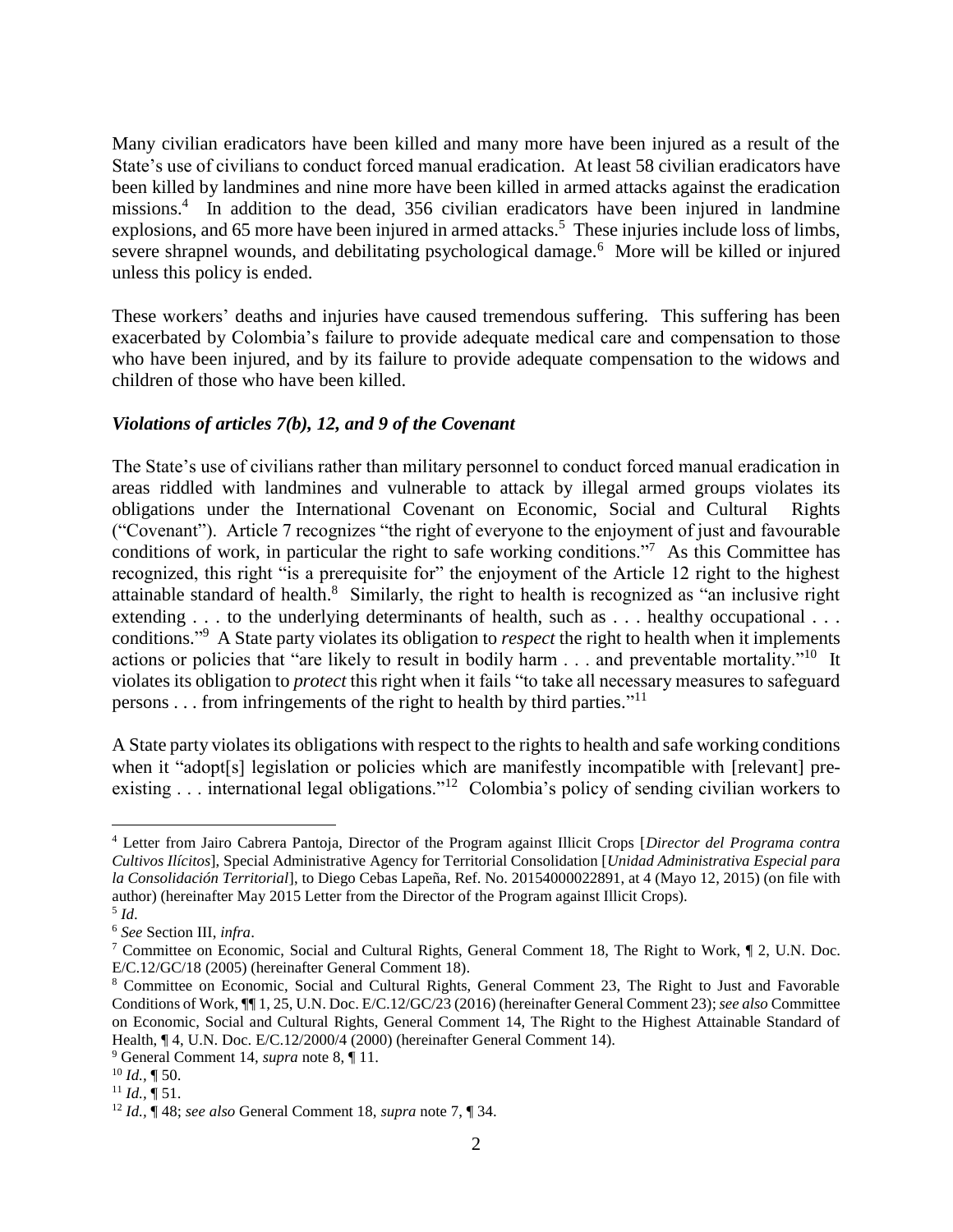eradicate coca in areas where they risk injury or death from landmines and armed attacks is "manifestly incompatible" with its obligations under the Mine Ban Treaty<sup>13</sup> and the International Covenant on Civil and Political Rights.<sup>14</sup> As a State party to the Mine Ban Treaty, Colombia has a specific obligation "to ensure the effective exclusion of civilians" from all areas where the presence of landmines is known or suspected.<sup>15</sup> Additionally, as a State party to the International Covenant on Civil and Political Rights, Colombia is obligated to respect and ensure the rights to life and security of person.<sup>16</sup> Following its October 2017 State review of Colombia's compliance with that treaty, the Human Rights Committee expressed its concern and called upon Colombia to halt its use of civilian coca eradicators until it is verified, under the rigorous international standards for mine clearance, that their work areas are effectively free of landmines and the dangers of armed attacks:

The Committee notes with concern the reports relating to the activities for the manual eradication of coca carried out by poor campesinos who lack other work opportunities in zones where they are exposed to the risks generated by the existence of landmines and the presence of illegal armed groups. While we take note of the information provided by the State party about the methods adopted to diminish the risks, we are concerned by the information that many of these people have lost their live or been injured as a consequence of landmine explosions or attacks by illegal armed groups (arts. 6 to 9).

The State party should halt its use of civilians in activities for the manual eradication of coca until it is verified, in conformity with international standards for such verification (such as the International Mine Action Standards), that the areas in which such activities must be performed are effectively free of landmines, and until it is also verified that these areas are effectively free of other dangers that can put at risk their life or integrity. [The State party] should also guarantee that the people who have been injured, or their families in case of death, receive integral reparations.<sup>17</sup>

 $\overline{a}$ 

Erradicación manual de cultivos de coca por campesinos

<sup>&</sup>lt;sup>13</sup> Convention on the Prohibition of the Use, Stockpiling, Production and Transfer of Anti-Personnel Mines and on Their Destruction, Oslo, Norway (18 Sept. 2007), *available at*  https://treaties.un.org/Pages/ViewDetails.aspx?src=TREATY&mtdsg\_no=XXVI-5&chapter=26&lang=en (hereinafter Mine Ban Treaty).

<sup>14</sup> International Covenant on Civil and Political Rights, *adopted* Dec. 16, 1966, 999 U.N.T.S. 171 (hereinafter ICCPR).

<sup>15</sup> Mine Ban Treaty, *supra* note 13, Art. 5.

<sup>16</sup> ICCPR, *supra* note 14, Arts. 2(1), 6 and 9.

<sup>&</sup>lt;sup>17</sup> Human Rights Committee, Concluding Observations of the 7<sup>th</sup> Periodic Report of Colombia, U.N. Doc. CCPR/C/COL/CO/7, November 17 2016, ¶ 23 (translation from Spanish by author). Original in Spanish:

<sup>22.</sup> El Comité nota con preocupación los informes relativos a actividades de erradicación manual de cultivos de coca realizadas por campesinos pobres que no tienen otras oportunidades laborales en zonas donde están expuestos a los riesgos generados por la existencia de minas terrestres y la presencia de grupos armados ilegales. Si bien toma nota de la información proporcionada por el Estado parte sobre las medidas adoptadas para disminuir los riesgos, le preocupan las informaciones de que muchas de estas personas habrían perdido la vida o resultado heridas como consecuencia de la explosión de minas terrestres o de ataques de grupos armados ilegales (arts. 6 a 9).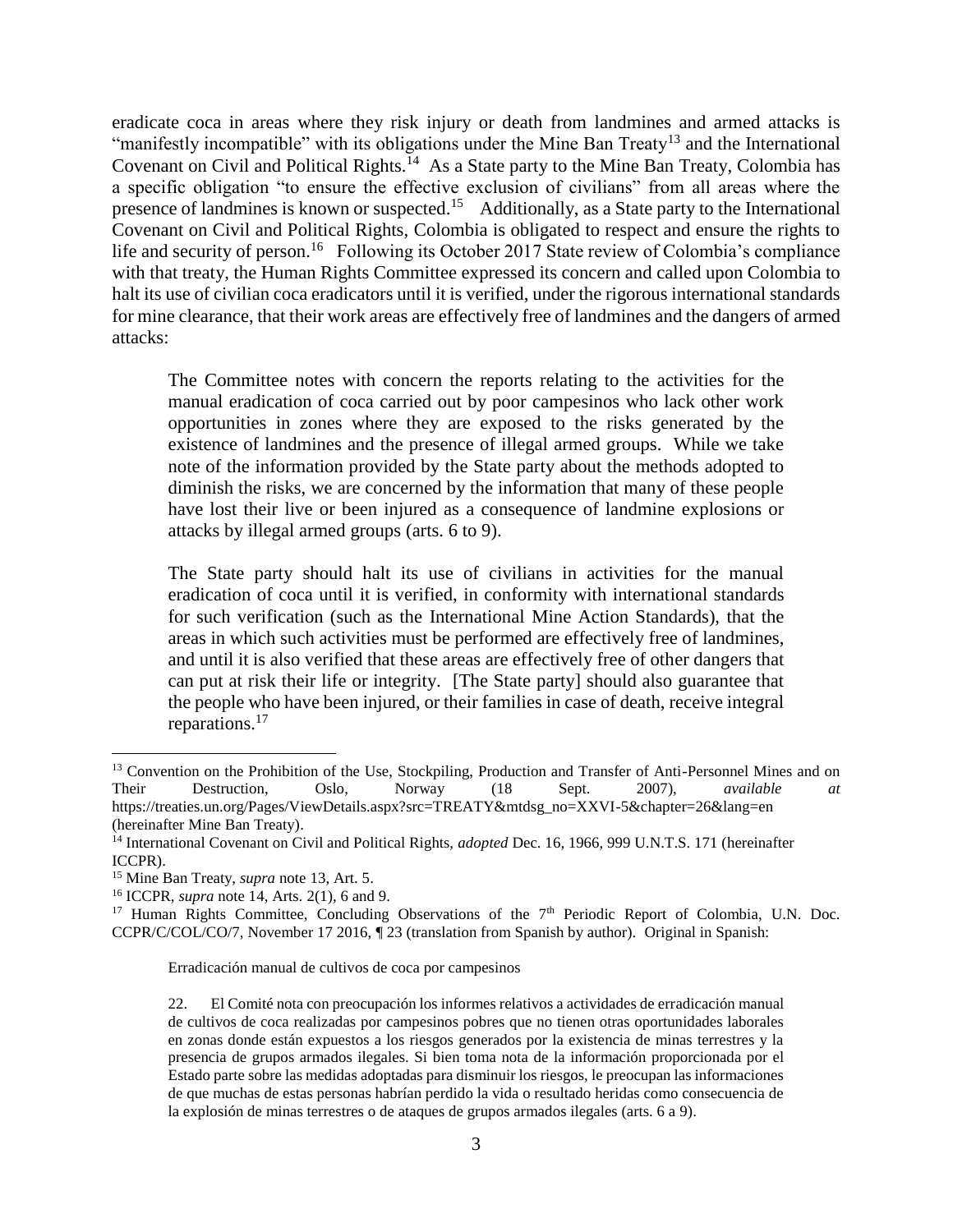Unfortunately, Colombia has not yet acted on these recommendations. Indeed, although CCCM has requested a meeting with relevant Government officials to discuss the State's plans for compliance, a meeting has not been granted.

The State's obligations under articles 7(b) and 12 are not diminished by the fact that no one is forced to join a mobile eradication group. While it is true that no one is *directly* forced to work as an eradicator, those who agree to undertake such dangerous work are *indirectly* forced to do so by their poverty and lack of alternative opportunities.<sup>18</sup> As has been recognized by the U.N. Special Rapporteur on Extreme Poverty and Human Rights, "[e]xtreme poverty can be a *cause* of specific human rights violations, for instance because the poor are forced to work in environments that are unsafe and unhealthy."<sup>19</sup> Colombia's use of campesinos to conduct forced manual eradication in such dangerous areas exploits the extreme poverty of the eradicators, in violation of the State's obligations with respect to the rights to safe working conditions and the highest attainable standards of health.

Under articles 7(b), 12, and 9, Colombia has an obligation to make reparations to individuals whose rights to safe working conditions and the highest attainable standard of health have been violated and to provide them or (in the case of the deceased) their survivors with social security. Under Article 7(2), States parties are required to "ensure that workers suffering from an accident . . . and, where relevant, the dependents of those workers, receive adequate compensation, including for costs of treatment, loss of earnings and other costs, as well as access to rehabilitation services."<sup>20</sup> Similarly, individuals whose right to health has been violated are "entitle to adequate reparation, which may take the form of restitution, compensation, satisfaction or guarantees of nonrepetition."<sup>21</sup> Additionally, Article 9 of the Covenant recognizes the right of individuals to social security that guarantees the human dignity of *all* persons.<sup>22</sup> States parties have an obligation to:

ensure the protection of workers who are injured in the course of employment or other productive work. The social security system should cover the costs and loss of earnings from the injury . . . and the loss of support for spouses or dependents suffered as the result of the death of a breadwinner. Adequate benefits should be

<sup>23.</sup> El Estado parte debe interrumpir el uso de civiles en actividades de erradicación manual de cultivos de coca hasta que se verifique, de conformidad con los estándares internacionales para dicha verificación (tales como las Normas Internacionales para la Acción Contra Minas), que las áreas en las que se deban realizar tales actividades estén efectivamente libres de minas terrestres; y se verifique también que esas áreas estén efectivamente libres de otros peligros que puedan poner en riesgo su vida o integridad. Debe también garantizar que las personas que hayan resultado heridas, o sus familiares en caso de fallecimiento, reciban reparación integral.

<sup>18</sup> *See*, *e.g.*, Declaration of LCA, ¶ 3; Declaration of ESO, ¶ 3.

<sup>&</sup>lt;sup>19</sup> United Nations Office of the High Commissioner on Human Rights, Special Rapporteur on extreme poverty and human rights, *available at* http://www.ohchr.org/EN/Issues/Poverty/Pages/SRExtremePovertyIndex.aspx (last visited 29 Jan. 2017).

<sup>20</sup> General Comment 23, *supra* note 8, ¶ 29.

<sup>21</sup> General Comment 14, *supra* note 8, ¶ 59.

<sup>&</sup>lt;sup>22</sup> Committee on Economic, Social and Cultural Rights, General Comment 19, The Right to Social Security,  $\P$ 1, U.N. Doc. E/C.12/GC/19 (2007) (hereinafter General Comment 19).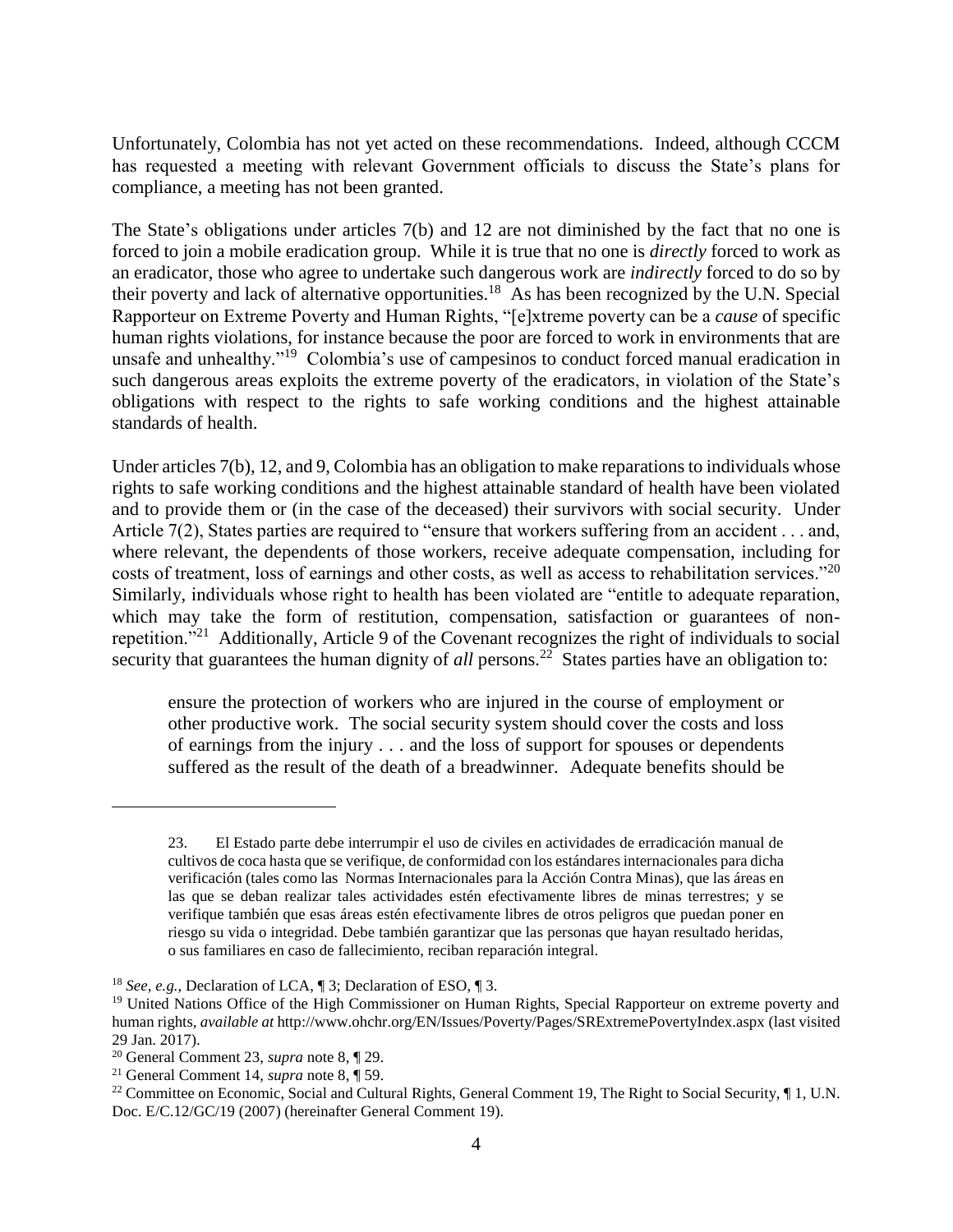provided in the form of access to health care and cash benefits to ensure income security. $23$ 

Moreover, persons with disabilities have a right to "adequate income support" when they are unable to find employment due to their disabilities.<sup>24</sup> It is critical that social security benefits "be provided in a timely manner."<sup>25</sup>

These obligations to make reparations and provide social security require Colombia to provide adequate physical health, mental health, and rehabilitative care to those who have been injured in its forced manual eradication program, and to provide appropriate compensation (including appropriate disability or survivor pensions) to the injured and to the widows and children of the dead. Colombia's failure to do so, as detailed below, violates this obligation. Additionally, the obligation to prevent a recurrence is violated so long as Colombia continues to deploy civilians to conduct this dangerous work.

#### *Impact of the current Colombian peace process*

Colombia has now reached an historic peace agreement with the largest of the illegal armed groups, FARC. This agreement, passed by the Colombian Congress on 30 November  $2016^{26}$  in a special procedure approved by the Constitutional Court on 13 December 2016, $^{27}$  put a formal end to the more than fifty year conflict with the FARC. Colombia is to be applauded for this achievement and for its efforts in the peace process.

But notwithstanding this historic development, it is still important for this Committee to address the violations of Covenant rights and obligations discussed in this report.

First, given the highly lucrative nature of the coca trade, there is reason to fear that new armed actors will emerge to try to take over FARC's role in the coca trade.<sup>28</sup>

Second, even if all ongoing hostilities were to cease, civilians still should not be sent to conduct forced manual eradication operations until the coca fields where they will work are pronounced clear of landmines, in accordance with the rigorous international standards for mine clearance.<sup>29</sup>

 $23$  *Id.*,  $\P$  17 (footnote omitted).

<sup>&</sup>lt;sup>24</sup> Committee on Economic, Social and Cultural Rights, General Comment 5, Persons with disabilities, ¶ 28, U.N. Doc. E/1995/22 (1995).

<sup>25</sup> General Comment 19, *supra* note 22, ¶ 27.

<sup>26</sup> Reuters, *Colombian peace deal passed by Congress, ending 52-year war* (30 Nov. 2016), available at http://www.reuters.com/article/us-colombia-peace-idUSKBN13P1D2 (last visited 21 January 2017).

<sup>27</sup> El Tiempo, *Corte aprueba el 'fast track' para implementar el acuerdo de paz* [*Court approves fast-track procedure to implement peace agreement*] (13 Dec. 2016), available at http://www.eltiempo.com/politica/justicia/corteconstitucional-aprueba-el-fast-track-para-nuevo-acuerdo-de-paz/16772050 (last visited 28 January 2017).

<sup>28</sup> The Atlantic, *Who Will Control Colombia's Cocaine Without FARC* (1 July 2016), *available at*  http://www.theatlantic.com/news/archive/2016/07/farc-cocaine-colombia/489551/ (last visited 16 Sept. 2016).

<sup>29</sup> *See* United Nations Mine Action Service, IMAS [International Mine Action Standards] 09.10: Clearance Requirements, Second Edition, Amendment 3, at 4, ¶ 8 (June 2013), *available at*  http://www.mineactionstandards.org/fileadmin/MAS/documents/imas-international-standards/english/series-09/IMAS-09-10-Ed2-Am5.pdf.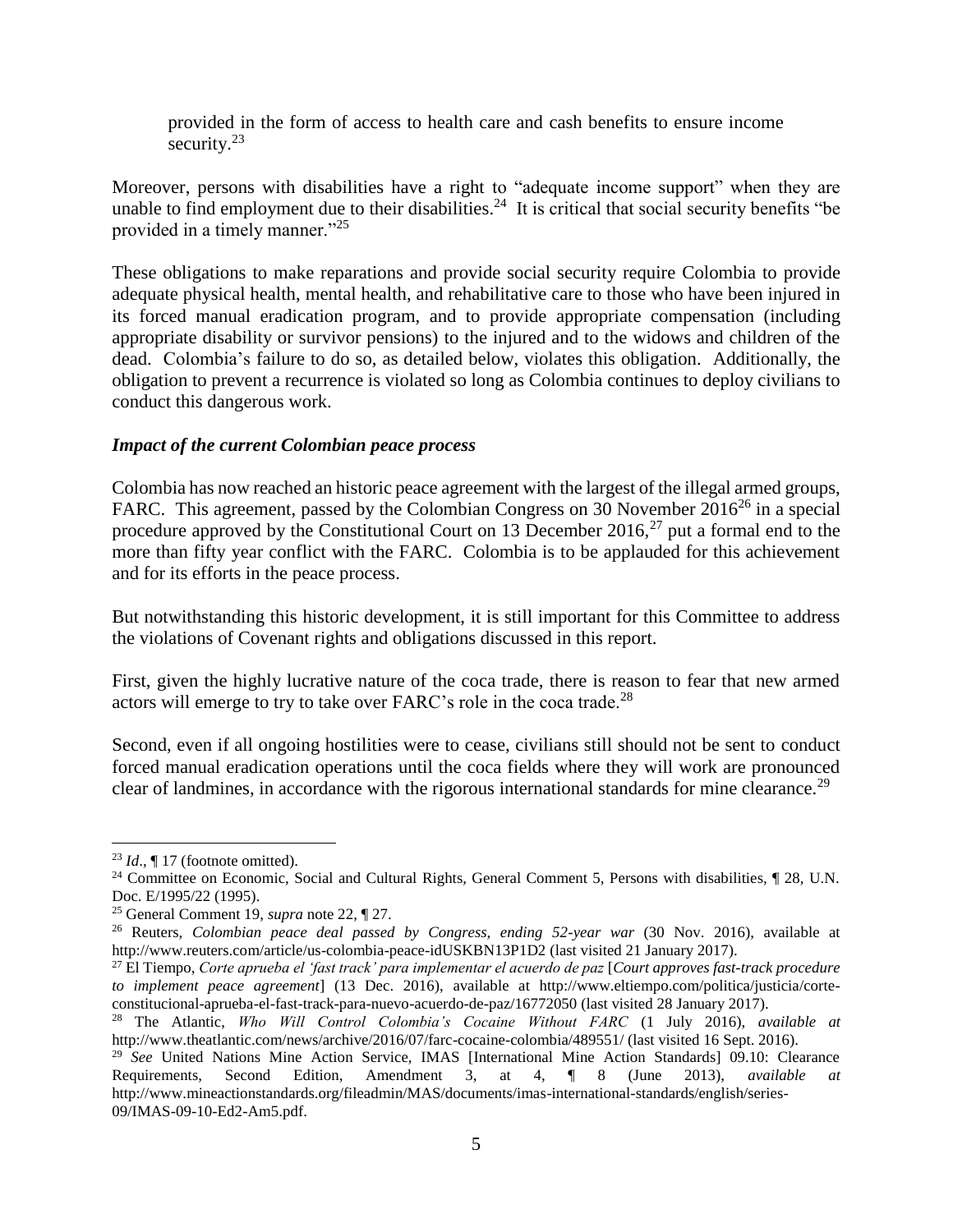Third, the rights to safe working conditions, the highest attainable standard of health and social security include the obligation to provide adequate reparations to victims, to enable them so far as possible to enjoy a life with dignity. Up to now, Colombia has not fulfilled this obligation.

Fourth, Colombia's efforts to end its protracted internal armed conflict do not affect its international human rights obligations. As stated by one of the members of the Human Rights Committee during Colombia's last periodic review, international human rights standards should not be affected by "the fact that the political agreement on the negotiation of the armed conflict has been approved."<sup>30</sup> In its decision approving Colombia's Legislative Act passing the peace agreement, Colombia's Constitutional Court recalled that the State's human rights obligations could not be neglected.<sup>31</sup>

# **II. The Forced Manual Eradication Program and the Dangers Faced by Eradicators**

Since 2005 Colombia has recruited poor campesinos to conduct forced manual eradication of coca crops in areas contaminated by landmines and largely controlled by illegal armed groups that profit from the drug trade. Under this policy, "mobile eradication groups" ("GMEs")<sup>32</sup> of about 28 campesinos are hired in towns and transported to camps in remote areas of the country. They remain there for periods of about two months, living in tents and marching out each day to manually uproot and destroy coca plants in the surrounding area.<sup>33</sup> Their eradication work is called "forced" manual eradication because the people and communities that grow the coca oppose the eradication of their crops.<sup>34</sup>

This work is extremely dangerous. As a consequence of the internal armed conflict that has plagued Colombia for decades, large sections of the national territory remain beyond the effective control of the Government.<sup>35</sup> These are the areas into which the GMEs are sent to manually eradicate coca crops.<sup>36</sup> The illegal armed groups that operate in these areas depend heavily on the

<sup>30</sup> Victor Manuel Rodríguez Rescia, Human Rights Committee Member, *Consideration of Colombia - 3313th meeting 118th Session of Human Rights Committee*, Statement at the Human Rights Committee (October 19 2016), 22:43- 24.01, *available at* http://webtv.un.org/search/consideration-of-colombia-3313th-meeting-118th-session-of-humanrights-committee/5184203459001?term=colombia&languages=&sort=date#full-text.

<sup>31</sup> Judgment C-699/16 (Constitutional Court, *en banc* Chamber, Dec. 13 2016) ¶ 35.5, *citing* Judgment C-579/13

<sup>(</sup>Constitutional Court, *en banc* Chamber, Aug. 28 2013) ¶ 8.2.1, *available at*

http://www.corteconstitucional.gov.co/relatoria/2016/c-699-16.htm.

<sup>32</sup> The acronym is based on the Spanish; it stands for *Grupos Móviles de Erradicación* (GMEs).

<sup>33</sup> *See* Special Administrative Agency for Territorial Consolidation (Republic of Colombia), Resolution 00021 of 2015 (23 Jan. 2015) (hereinafter 2015 GME Operations Manual); Procuraduría General de la Nación (Republic of Colombia), La Situación de los Erradicadores Manuales de Cultivos Ilícitos en Colombia, 10 (Sept. 2012), at 10, 12, 15, 23, 26, and 27, *available at*  http://www.procuraduria.gov.co/relatoria/media/file/dependencia/InformesPreventivas/2013/erradicadores.pdf

<sup>(</sup>hereinafter Procuraduría General Report); Departamento Nacional de Planeación, CONPES 3669: Política Nacional de Erradicación Manual de Cultivos Ilícitos y Desarrollo Alternativo Para la Consolidación Territorial, at 13 and illustration 2, (28 June 2010), *available at* http://www.dnp.gov.co/portalDNP/grupo-degobierno/CONPES3669.pdf (hereinafter CONPES 3669); Declarations of the victims.

<sup>34</sup> 2015 GME Operations Manual, *supra* note 33, at 4-5.

<sup>35</sup> CONPES 3669, *supra* note 33, at 57.

<sup>36</sup> *Id.*.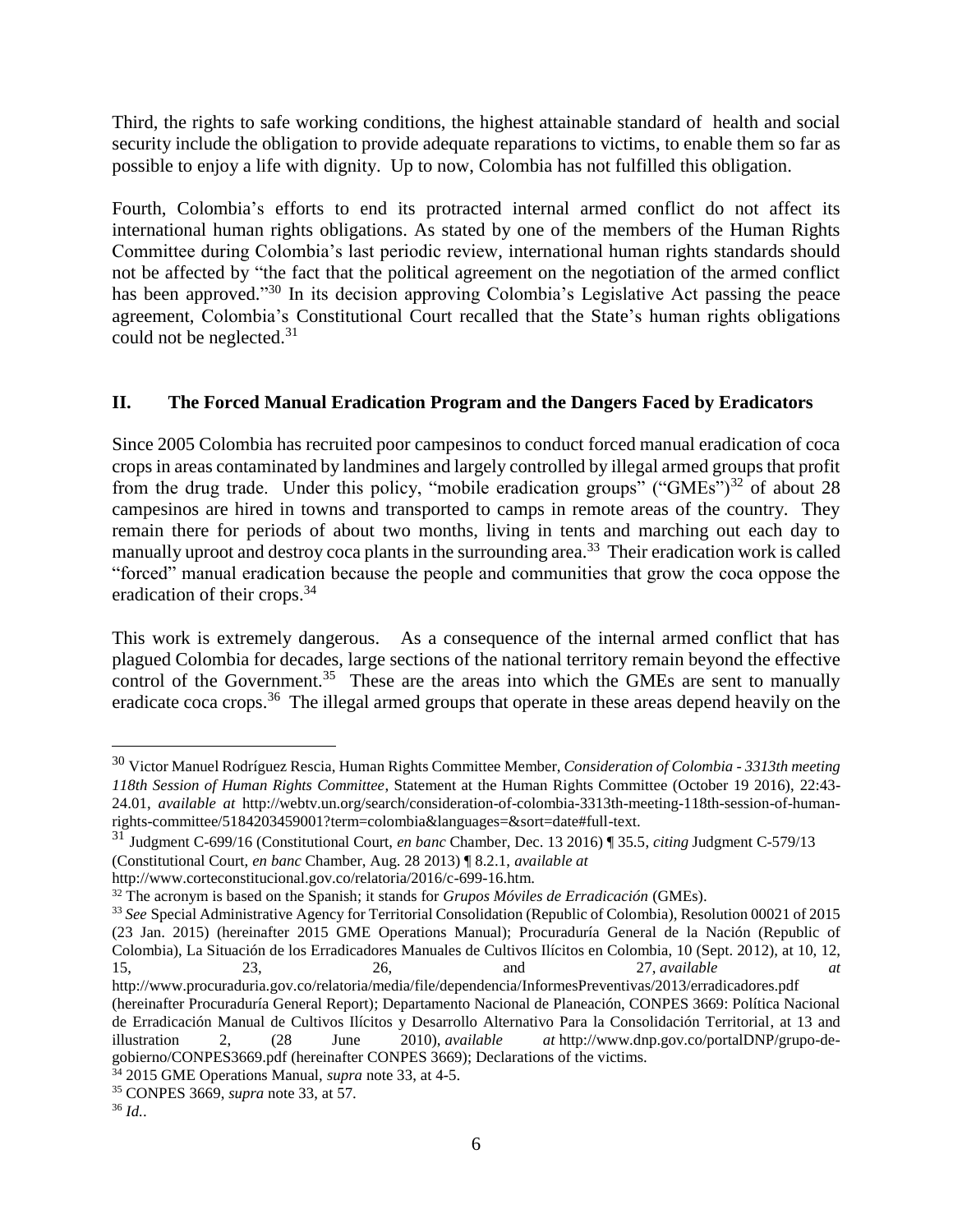drug trade to finance their operations.<sup>37</sup> Attempts to destroy the coca crops that they own or protect are met with violent resistance.<sup>38</sup>

The civilian eradicators face a particularly grave risk of death or injury from landmines, which illegal armed groups plant near and among the coca plants to prevent eradication efforts.<sup>39</sup> This fact is well known to the Colombian Government. Colombia itself has reported that illegal armed groups operating within Colombia use landmines "systematically and indiscriminately" as part of their strategy of irregular warfare, both to stop the advance of Colombian security forces and to protect their illicit crops.<sup>40</sup> These landmines kill or maim when stepped on by an eradicator.

The Colombian Government takes the position that before eradicators are sent into a field, the military or police who accompany the GMEs check to be sure that the field is clear of landmines. However, the detection techniques that the Colombian security forces have used have been woefully inadequate. The security forces are supposed to check for the presence of landmines using trained mine-detecting dogs and metal detectors.<sup>41</sup> But International Mine Action Standards caution that mine detection dogs "cannot be used successfully under all circumstances."<sup>42</sup> Dense vegetation and rain, both characteristic of the eradication zones, significantly impede the dogs' effectiveness.<sup>43</sup> Metal detectors are only effective if the entire area is meticulously checked; given the size of the fields and the density of the vegetation, this cannot be done in the short morning time before the eradicators begin work. Moreover, metal detectors can only detect metal, but – as

<sup>&</sup>lt;sup>37</sup> Policía Nacional de Colombia, Dirección General, Manual de Antinarcóticos Para la Erradicación Manual de Cultivos Ilícitos, 9 (15 October 2010), *available at*  http://www.policia.gov.co/portal/page/portal/INSTITUCION/Cartelera\_New/doctrina/manuales/34.pdf (hereinafter Police Manual); Departamento Nacional de Planeación, República de Colombia, Documento CONPES 3218: Programa de Desarrollo Alternativo 2003-2006, 2, 4 (3 Mar. 2003), *available at*  http://www.dnp.gov.co/portalDNP/politica-de-desarrollo/3218.pdf (hereinafter CONPES 3218);

<sup>&</sup>lt;sup>38</sup> General Secretariat, Organization of American States, The Drug Problem in the Americas, OEA/Ser.D/XXV.4, at 30 (2013), *available at* http://www.oas.org/documents/eng/press/Introduction\_and\_Analytical\_Report.pdf; *see also*  U.N. Human Rights Comm. (ICCPR), Sixth Periodic Report: Colombia, CCPR/C/COL/6, ¶ 242, 10 Dec. 2008, *available at* 

http://tbinternet.ohchr.org/\_layouts/treatybodyexternal/Download.aspx?symbolno=CCPR%2fC%2fCOL%2f6&Lan g=en (hereinafter Colombia State Report); Landmine and Cluster Munition Monitor, Colombia: Mine Ban Policy (28 November 2013), http://www.the-monitor.org/index.php/cp/display/region\_profiles/theme/3350 (hereinafter Landmine and Cluster Munition Monitor); Human Rights Watch, Maiming the People, 15-16 (2007), *available at*  http://www.hrw.org/reports/2007/07/24/maiming-people-0 (hereinafter Human Rights Watch).

<sup>39</sup> Landmine and Cluster Munition Monitor, *supra* note 38; *see also* Human Rights Watch, *supra* note 38, at 15–16 and n. 35.

<sup>40</sup> República de Colombia, Convención Sobre la Prohibición del Empleo, Almacenamiento, Producción, y Transferencia de Minas AntiPersonal y Sobre su Destrucción: Informe en Virtud del Artículo 7 de la Convención, 6 (Apr. 2014), *available at*

http://www.unog.ch/80256EE600585943/(httpPages)/A5378B203CBE9B8CC12573E7006380FA?OpenDocument. (hereinafter Mine Ban Treaty Art. 7 Report).

<sup>41</sup> Police Manual, *supra* note 37, p. 41 ¶ b.

<sup>42</sup> United Nations Mine Action Service, IMAS [International Mine Action Standards] 09.40: Guide for the Use of Mine Detection Dogs, Second Edition, Amendment 3, at 4, ¶ 8 (June 2013), *available at*  http://www.mineactionstandards.org/fileadmin/MAS/documents/imas-international-standards/english/series-09/IMAS-09-40-Ed2-Am3.pdf.

<sup>43</sup> *Id.*; Procuraduría General Report, *supra* note 33, at 30.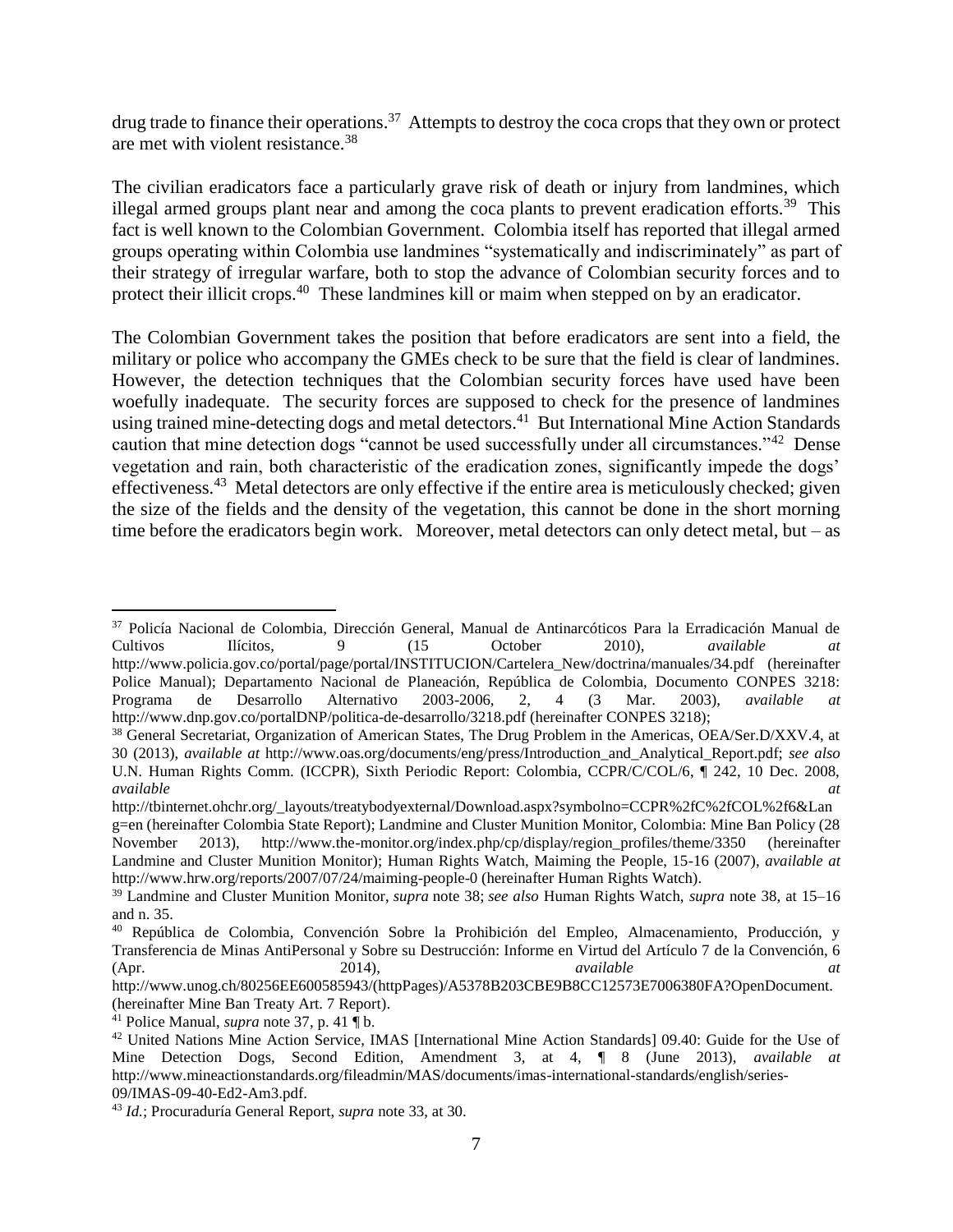the Colombian Government has noted – the mines used by the illegal armed groups in Colombia often "are made of plastic and are difficult to detect."<sup>44</sup>

The mine detection techniques that are supposed to be used before the day's eradication work begins fall far short of the rigorous international requirements for declaring an area clear of landmines, as set out in the International Mine Action Standards of the United Nations Mine Action Service.<sup>45</sup> Moreover, in practice, security personnel have performed their inspections late, or haphazardly, or not at all.<sup>46</sup> JELM, an eradicator who was injured in a landmine explosion, reported that the security forces assigned to his GME had searched only the sides of the eradication zone, not the whole zone.<sup>47</sup> JAAJ, another injured eradicator, reported that the security forces for his GME had inspected only parts of the eradication area. As he explained, the eradicators could see which areas had not been checked because in the checked areas, the tall grass was bent down, but in the unchecked area the tall grass was undisturbed.<sup>48</sup> AAA, who was injured while walking along the path between their encampment and the coca field, reported that although the soldiers attempted to check for mines in the coca crops, they made no effort to check for mines along the path that the eradicators had to use to get to the coca fields.<sup>49</sup> BBB reported that the mine-detecting dogs were ineffective because they got tired after a while and therefore there was no assurance that the field was clear of mines.<sup>50</sup> LCA reported that on the day he was injured by a landmine explosion, the person in charge of the camp had told the workers to work harder, and had told the security personnel not to carry out the checking procedure. The eradicators were told that, because there were only a few hectares left to eradicate, they should work the area even though it had not been checked.<sup>51</sup> When LCA entered the area, a co-worker walking in front of him stepped on and detonated a landmine.<sup>52</sup> In a report critical of the GME program, Colombia's own Procuraduría General<sup>53</sup> noted instances in which the mine detection process did not start until after the civilian eradicators had already begun working.<sup>54</sup> In one case highlighted by the Procuraduría General, the detectors and dogs did not arrive at the eradication site until after several landmine accidents had already occurred.<sup>55</sup>

<sup>52</sup> *Id.*, ¶ 8.

 $\overline{a}$ 

<sup>55</sup> *Id.*, at 29-30 n. 58.

<sup>44</sup> *See* Colombia State Report, *supra* note 38, at ¶ 244.

<sup>45</sup> *See, e.g.,* United Nations Mine Action Service, IMAS [International Mine Action Standards] 09.10: Clearance Requirements, Second Edition (Amendment 5, June 2013), *available at*  http://www.mineactionstandards.org/fileadmin/MAS/documents/imas-international-standards/english/series-09/IMAS-09-10-Ed2-Am5.pdf.

<sup>46</sup> *See* Declarations of JELM, at ¶ 6; JAAJ, at ¶ 7; and LCA at ¶¶ 7, 8.

 $47$  Declaration of JELM, at  $\P$  6.

<sup>48</sup> Declaration of JAAJ, at ¶ 7.

<sup>49</sup> Interview of AAA.

<sup>50</sup> Interview of BBB.

<sup>51</sup> Declaration of LCA, at ¶¶ 7, 8.

<sup>53</sup> The Procuraduría General de la Nación is vested by the Colombian Constitution with the functions of the Colombian Public Ministry. *See* National Constitution, July 4, 1991, Art. 275 (Colom.), *available at* http://www.senado.gov.co/images/stories/Informacion\_General/constitucion\_politica.pdf. *See also*, Human Rights Watch, Paramilitaries' Heirs: The New Face of Violence in Colombia, 1 (2010) *available at* http://www.hrw.org/sites/default/files/reports/colombia0210webwcover\_1.pdf ("Procuraduría General de la Nación: a Colombian state entity charged with representing the interests of citizens before the rest of the state. The office conducts most disciplinary investigations of public officials and monitors criminal investigations and prosecutions, as well as other state agencies' actions.").

<sup>54</sup> Procuraduría General Report, *supra* note 33, at 29.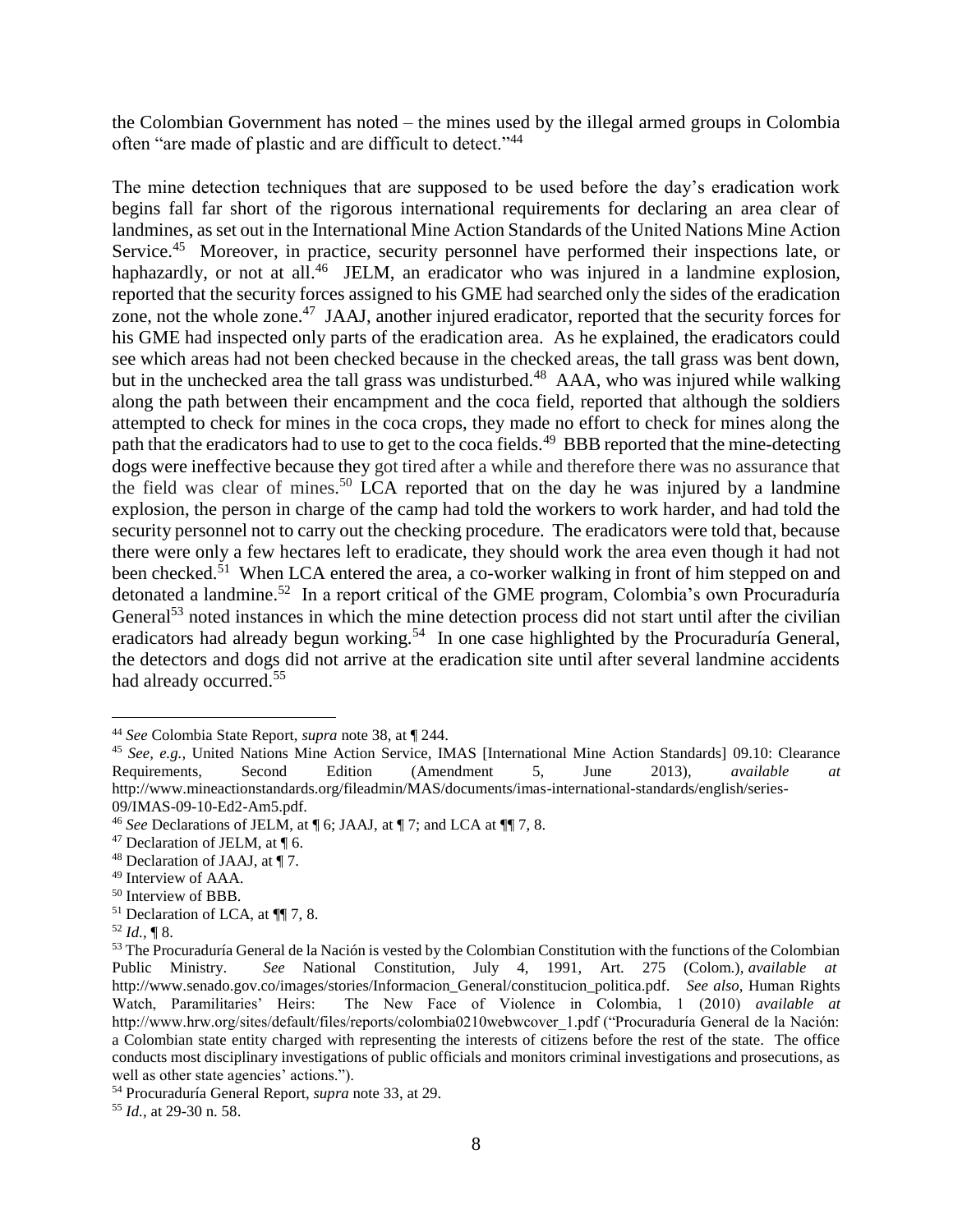The civilian eradicators also face the risk of sudden armed attacks by the illegal armed groups that operate in the areas where the eradicators work. Although military or police personnel accompany the GMEs, this has not eliminated the risk of attacks.<sup>56</sup> Indeed, because the security forces are seen as legitimate military targets, eradicators have become "collateral damage" in attacks on the security forces.<sup>57</sup> Certain practices heighten this danger. On occasion, eradicators have been housed in military camouflage tents, making the civilian eradicators appear to be legitimate military targets.<sup>58</sup> Eradicators are told to march to and from the day's worksite in single file lines,<sup>59</sup> making them appear (especially from a distance) to be security forces, and hence a legitimate military target. This is especially so when the eradicators are told to wear dark blue uniforms,  $60$ since Colombian police sometimes wear dark blue uniforms.<sup>61</sup> Moreover, illegal armed groups have declared the eradicators themselves to be a "military target."<sup>62</sup> Eradicators have been ambushed, targeted by snipers, and attacked with improvised explosive devices ("IEDs").<sup>63</sup> CCC and AAA both reported that the eradicators were singled out for attack; when both soldiers and eradicators were walking along a path, the attackers waited until the soldiers had passed and then detonated their explosives when the civilian eradicators reached the spot where the explosive device had been planted.<sup>64</sup>

#### **III. Deaths and Injuries Resulting from the Forced Manual Eradication Program**

At least 67 civilian eradicators have been killed and 421 have been injured while working in the GMEs. According to 2015 Colombian Government figures, 58 civilian eradicators have been killed by landmines and nine more have been killed by gunfire or IEDs during armed attacks.<sup>65</sup> Landmine explosions have injured 356 civilian eradicators, and 65 additional civilian eradicators have been injured by gunfire or IEDs during armed attacks.<sup>66</sup> Many of these injuries have been horrific, including loss of limbs, severe shrapnel wounds, and debilitating psychological damage.<sup>67</sup>

These deaths and injuries have caused tremendous suffering. Some eradicators have lost limbs from mine explosions.<sup>68</sup> The always-devastating impact of losing a limb is amplified for these

 $\overline{a}$ <sup>56</sup> *Id.*, at 29.

<sup>57</sup> *Id.*

<sup>&</sup>lt;sup>58</sup> Erradicadores de cultivos de coca en Colombia partes  $1 + 2$ , YouTube (Nov. 10, 2011, 0:55-1:15), https://www.youtube.com/watch?v=XOPDj8noonQ&list=PLE637FAF411BCF3E5.

<sup>59</sup> Police Manual, *supra* note 37, at 40 (Figura 3) and 41.

<sup>60</sup> Vanguardia, 'Los pitufos' de la erradicación manual de coca (1 Sept. 20013) *available at* http://www.vanguardia.com/actualidad/colombia/223190-los-pitufos-de-la-erradicacion-manual-de-coca.

<sup>61</sup> Policía Nacional de Colombia, Dirección General, Reglamento de uniformes, insignias, condecoraciones y distintivos para el personal de la Policía Nacional, Arts. 12, 20, 58, 96 (5 November 2009), *available at*  http://www.policia.gov.co/portal/page/portal/INSTITUCION/normatividad/resoluciones/ReglamentoPolicia\_Nov.24 09.pdf.

<sup>62</sup> Procuraduría General Report, *supra* note 33, at 29.

<sup>63</sup> *Id.*

<sup>64</sup> Interviews of CCC and AAA.

<sup>65</sup> May 2015 Letter from the Director of the Program against Illicit Crops, *supra* note 4 at 4.

<sup>66</sup> *Id.*

<sup>67</sup> Declarations of victims.

<sup>68</sup> *See, e.g.*, Declaration of JELM, at ¶ 10 (reporting that his cousin lost his leg in a mine explosion).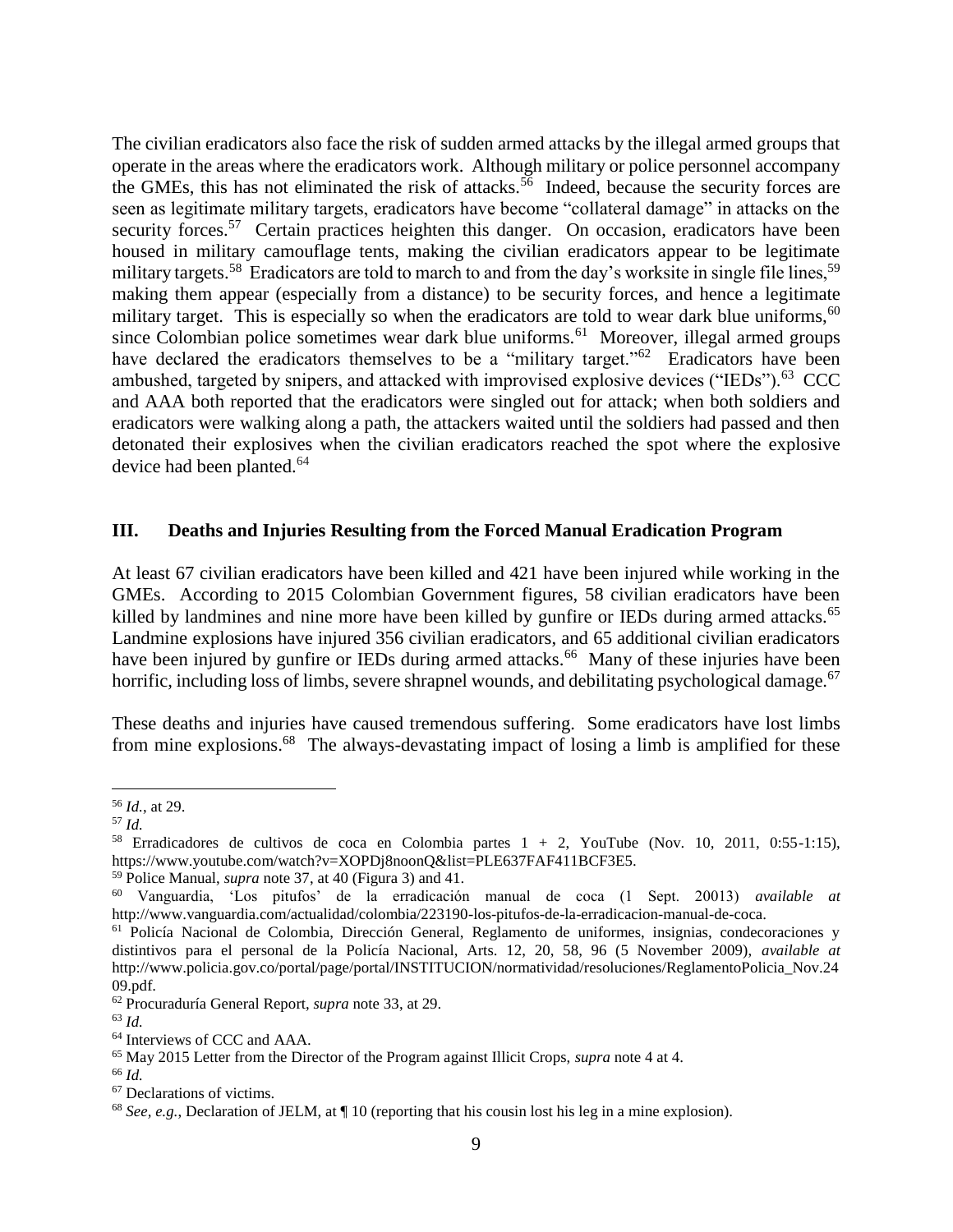victims because the eradicators are men who have made their living and supported their families by manual labor. Other injuries have also been life-changing. LBA lost an eye.<sup>69</sup> JAAJ lost hearing in one ear.<sup>70</sup> LEFG suffers from constant back pain, leg pain and headaches.<sup>71</sup> DACG's husband lost two fingers of his right hand.<sup>72</sup> DDD lost 75% of his hearing in his left ear because his eardrum was perforated by the explosion.<sup>73</sup> EEE still feels pain on one side of his body and close to his spine, requiring him to stay on medication.<sup>74</sup> CCC suffered wounds to his leg and torso.<sup>75</sup> FFF lost hearing in his left ear, and his face and legs were wounded and burned.<sup>76</sup> JELM suffered shrapnel wounds all over his face and body.<sup>77</sup> LJB continues to experience pain from the shrapnel that remains in his body; as a consequence, he is only able to do light work and can no longer play sports as he used to.<sup>78</sup> JAOQ has constant headaches and can no longer work in agriculture because his hand was injured and he cannot use it properly.<sup>79</sup> JASM was knocked completely unconscious when a mine exploded between his legs and threw him two meters into the air; to this day he still experiences pain. His injured leg became seriously infected, and his vision and hearing have diminished. <sup>80</sup> GGG lost her brother, and her nephew had his face burned and lost hearing in one ear.<sup>81</sup> AAA lost his vision and hearing capacity.<sup>82</sup>

The psychological injuries suffered by the eradicators are equally devastating. LBA reports that he lives in constant fear, experiences nightmares and hallucinations, cannot sleep well, is so distrustful and fearful that he cannot travel alone, and needs medication to calm his nerves.<sup>83</sup> DACG reports that the accident changed her husband; before, he was "much more caring," but now, he is nervous, fearful and aggressive, and he often gets mad at their children.<sup>84</sup> JASM reports suffering from nightmares, depression, fear of loud noises, aggressive behavior, and suicidal thoughts.<sup>85</sup> Other eradicators reported suffering from nightmares,<sup>86</sup> difficulties sleeping,<sup>87</sup> and memory loss.<sup>88</sup>

The survivors of those killed also continue to suffer. ESO reports, "I always think about my husband; it is impossible for me to forget him. I constantly cry over his death. I can't stop thinking about everything that happened."<sup>89</sup>

- $72$  Declaration of DACG, at ¶ 7.
- <sup>73</sup> Interview of DDD.

- <sup>74</sup> Interview of EEE.
- <sup>75</sup> Interview of CCC.
- <sup>76</sup> Interview of FFF.
- $77$  Declaration of JELM, at  $\P$  10.
- <sup>78</sup> Declaration of LJB, at 1.
- <sup>79</sup> Declaration of JAOQ, at ¶ 14.
- <sup>80</sup> Declaration of JASM, at ¶¶ 5–6.
- <sup>81</sup> Interview of GGG.
- <sup>82</sup> Interview of AAA.
- <sup>83</sup> Declaration of LBA, at ¶¶ 9–10.
- 84 Declaration of DACG, at ¶ 8.
- <sup>85</sup> Declaration of JASM, at ¶ 7.
- <sup>86</sup> Declaration of LJB, at 2; Declaration of JAOQ, at ¶ 14.
- <sup>87</sup> Declaration of LJB, at 2.
- 88 Declaration of DOC, at 19.
- $89$  Declaration of ESO, at  $\P$  7.

<sup>69</sup> Declaration of LBA, at ¶¶ 8–9.

<sup>&</sup>lt;sup>70</sup> Declaration of JAAJ, at  $\P$ 9.

<sup>&</sup>lt;sup>71</sup> Declaration of LEFG, at  $\P$  10.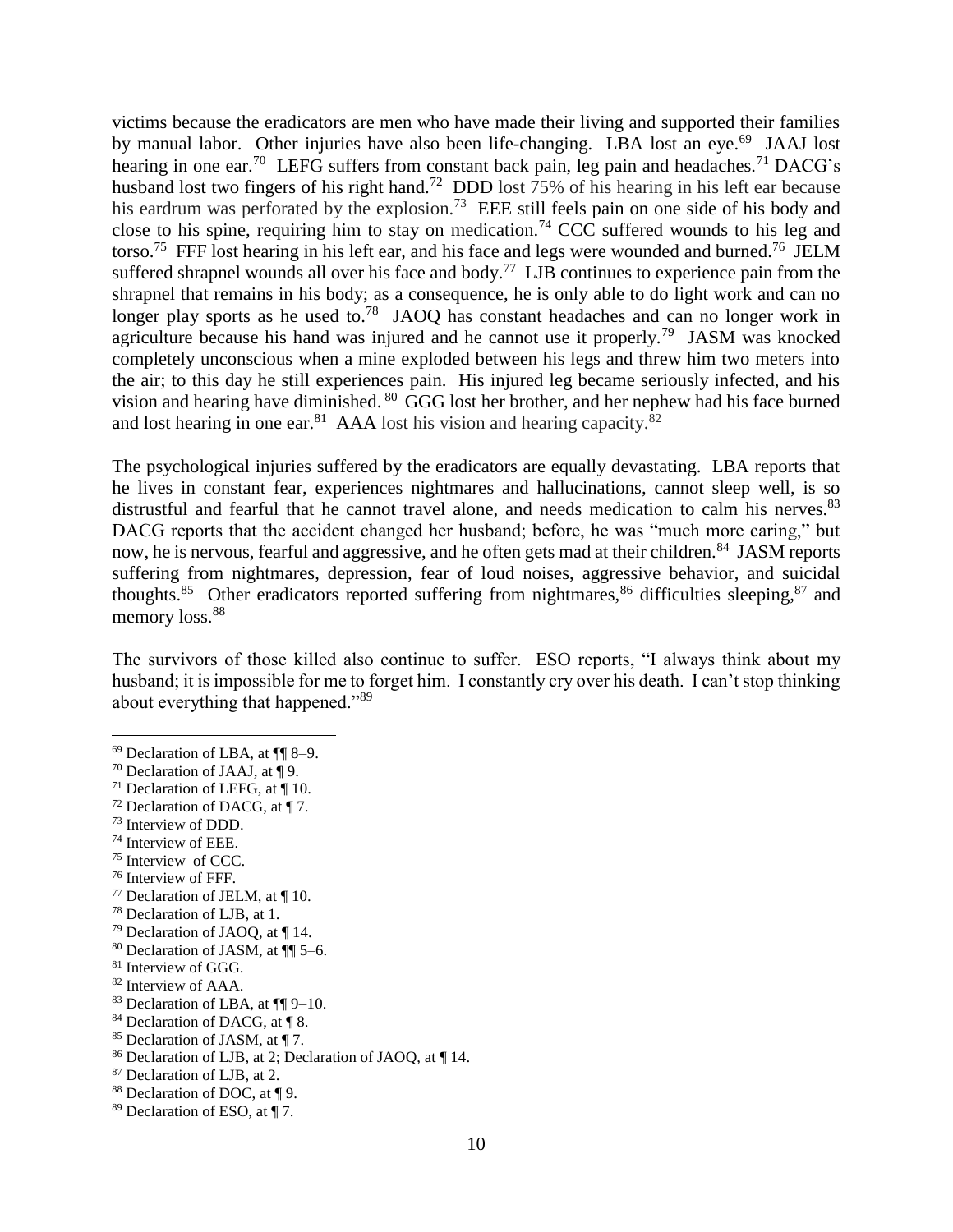# **IV. The Absence of Adequate Health Care and Compensation for the Victims**

Eradicators injured by landmine explosions and armed attacks have not been able to obtain adequate physical and mental health services. Indeed, Colombia's own Procuraduría General has concluded in 2013 that Colombia had failed to provide adequate medical care and assistance to injured eradicators.<sup>90</sup>

One problem noted by the Procuraduria General is that during the first two years of the forced manual eradication program, nearly 1000 peasants were hired for the GMEs without any labor contracts and hence without any labor benefits.  $91$  As a result, these workers were not affiliated with any health care company. They continue to have difficulty obtaining necessary medical care. For example, JAOQ reports that after he was injured by a landmine in 2006, all they did was stitch him up.<sup>92</sup> He was told that he needed surgery on his injured hand, but that nothing could be done because of a problem with his medical insurance. To this day, he has not had the surgery. He cannot use his injured hand properly, and therefore he cannot do the agricultural work that has always been his livelihood and his means of supporting his wife and two daughters. He is currently not receiving any medical attention because he cannot pay for it.<sup>93</sup>

Although since 2007 eradicators have been hired under labor contracts, many still have not been able to obtain health insurance coverage for medical expenses because they do not know with which health insurance company their employer affiliated them.<sup>94</sup> As noted by the Procuraduría General, this problem results from the employer's failure to give eradicators a copy of their labor contract and an ID card from the health insurance company with which they were affiliated.<sup>95</sup> For example, AAA reported that he was not allowed to read the contract he was signing, nor was he able to obtain a copy of the contract.  $96$ 

Many eradicators cannot obtain medical care or rehabilitative services because they cannot afford to pay for transportation.<sup>97</sup> DOC is one example. His leg was pierced by shrapnel. Twice he had surgery to remove metal shards buried deep in his leg. To this day, he suffers pain and a burning sensation in his leg. Although his surgeries were paid for, the Government will not pay his travel expenses to get from his home in Manzanares to his appointments in Manizales for follow-up care. On some occasions, he has been able to get to his appointments only because the Red Cross paid his travel expenses and loaned him crutches. On other occasions, he has missed his appointments

<sup>90</sup> Procuraduría General Report, *supra* note 33 at 57. The Procuraduría General noted that victims who had lost limbs or had serious injuries generally received adequate emergency care immediately following the injury, *id.*, at 36, but concluded that, thereafter, care was inadequate, *id.*, at 57.

<sup>91</sup> *Id.*, at 15 fn. 25, 34-35.

<sup>92</sup> Declaration of JAOQ, at ¶¶ 2, 10.

<sup>93</sup> *Id.*, ¶¶ 1–2, 10–14, 18.

<sup>94</sup> Procuraduría General Report, *supra* note 33, at 57.

<sup>95</sup> *Id.*

<sup>&</sup>lt;sup>96</sup> Interview with AAA.

<sup>97</sup> Procuraduría General Report, *supra* note 33, at 38.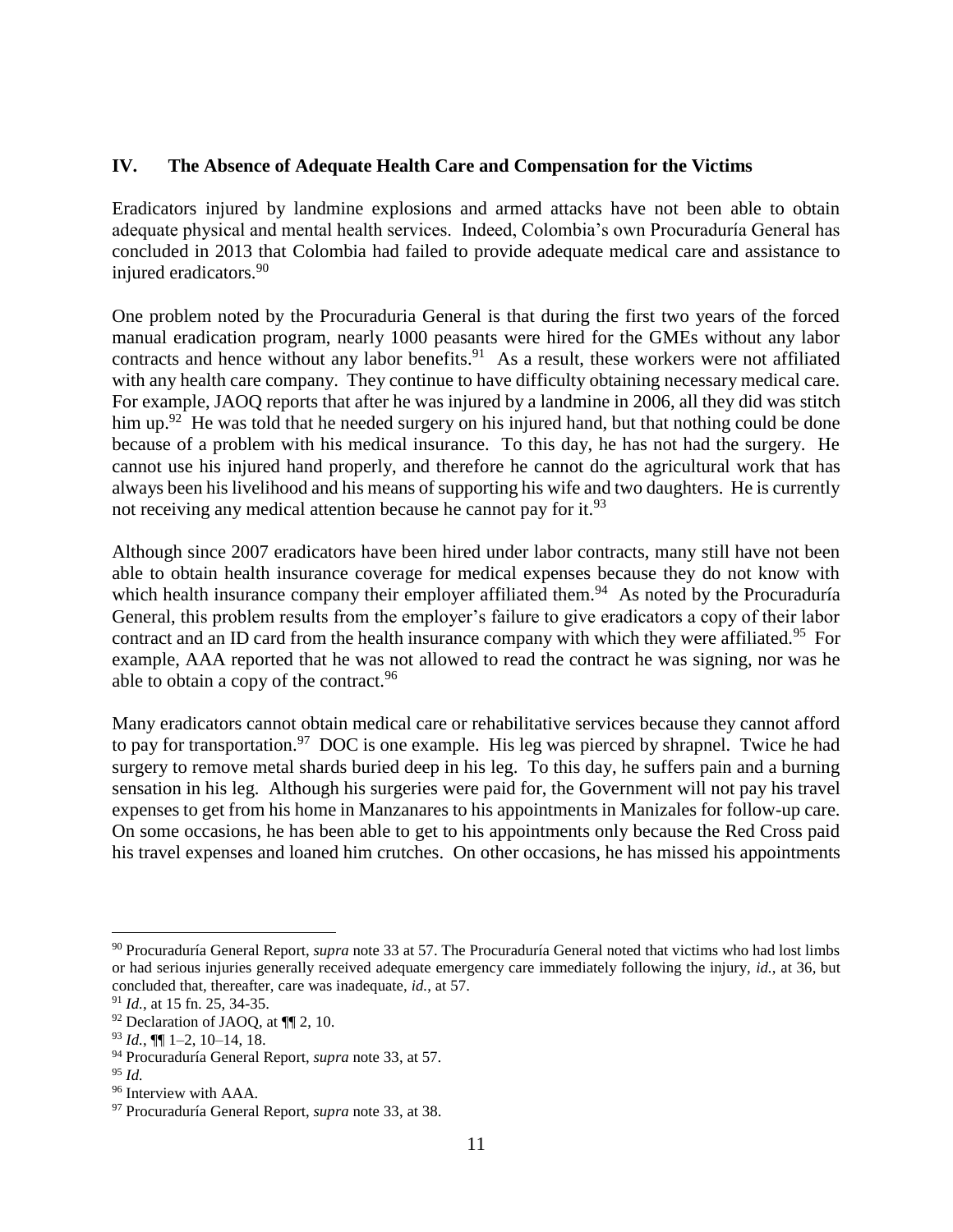because he could not pay the travel costs.<sup>98</sup> Similarly, CCC could not obtain needed medical care because he did not have the money to pay for transportation to attend therapy sessions.<sup>99</sup>

Many eradicators report that they have not been able to receive much-needed psychiatric care. For example, JASM reports that despite suffering from nightmares, depression, fear of loud noises, aggressive behavior and suicidal thoughts, he has never received any psychiatric care.<sup>100</sup> Likewise, HHH reported that he did not receive psychological attention after the accident.<sup>101</sup>

Injured eradicators and the widows of those who were killed have not received adequate compensation and pensions to enable them to support themselves and their families.<sup>102</sup> These families were struggling to support themselves even before the men agreed to work as eradicators. But for their poverty, they would not have risked their lives working in the eradication program.  $^{103}$ Now, the debilitating effects of their injuries prevent them from earning even the meager amounts they previously were able to earn, leaving them unable to support themselves, their wives, and their children.<sup>104</sup> DDD reported that he used to work in construction, but after the accident he cannot work because companies order medical exams and when they realize he has health problems they refuse to hire him.<sup>105</sup> EEE's life was changed by the injuries he suffered. He cannot work anymore because the explosion affected his right leg and back. His wife now has to work to support their children. He has tried to get work in farming or construction, but because of the physical effort such work involves, he is not able to do the work. He had expected to receive benefits, but no benefits have been made available to him. <sup>106</sup> III reported that he has been unable to find a job due to his injuries, because once employers become aware of his disability, they are unwilling to hire him, viewing him as a potential liability if he were injured on the job.<sup>107</sup>

Many eradicators have not received any compensation at all for their injuries.<sup>108</sup> For example, DACG reports that she went to a lawyer to try to get compensation for her husband's injuries, but nothing happened. She heard they were going to get assistance from a Colombian government agency, but again they received nothing. Her husband still has not received any kind of economic compensation for the landmine injuries he suffered in  $2010$ .<sup>109</sup> JAOQ, who was injured by a landmine in 2006, reports that he too has not received any compensation of any kind. He filed an *Acción de Tutela* (constitutional injunction) and was told he would hear back in three days, but he never heard back. He tried going to a lawyer to file a suit for compensation, but the lawyer asked him for money, and he could not afford to pay. He reports that because of his lack of money and

 $\overline{a}$ <sup>98</sup> Declaration of DOC, at ¶¶ 8, 11–12*; see also* Declaration of DACG, at ¶ 10; Declaration of LJB, at 1.

<sup>&</sup>lt;sup>99</sup> Interview of CCC.

<sup>100</sup> Declaration of JASM, at ¶ 7*; see also* Declaration of DOC, at ¶ 9–10; Declaration of DACG, at ¶¶ 8, 10; Declaration of LGB, at 2.

<sup>&</sup>lt;sup>101</sup> Interview of HHH.

<sup>&</sup>lt;sup>102</sup> Procuraduría General Report, *supra* note 33, at 55 (reparations to victims have been "insufficient").

<sup>103</sup> *See, e.g.*, Declaration of LCA, at ¶ 3; Declaration of ESO, at ¶ 3.

<sup>104</sup> *See, e.g.*, Declaration of LFFG, at ¶ 13.

<sup>105</sup> Interview of DDD.

<sup>106</sup> Interview of EEE.

<sup>&</sup>lt;sup>107</sup> Interview of III.

<sup>108</sup> *See, e.g.,* Declaration of LCA, at ¶ 11; Declaration of DACG, at ¶¶ 4, 12; Declaration of JAOQ, at ¶ 17; Interview of EEE.

 $109$  Declaration of DACG, at  $\P$ [1, 12.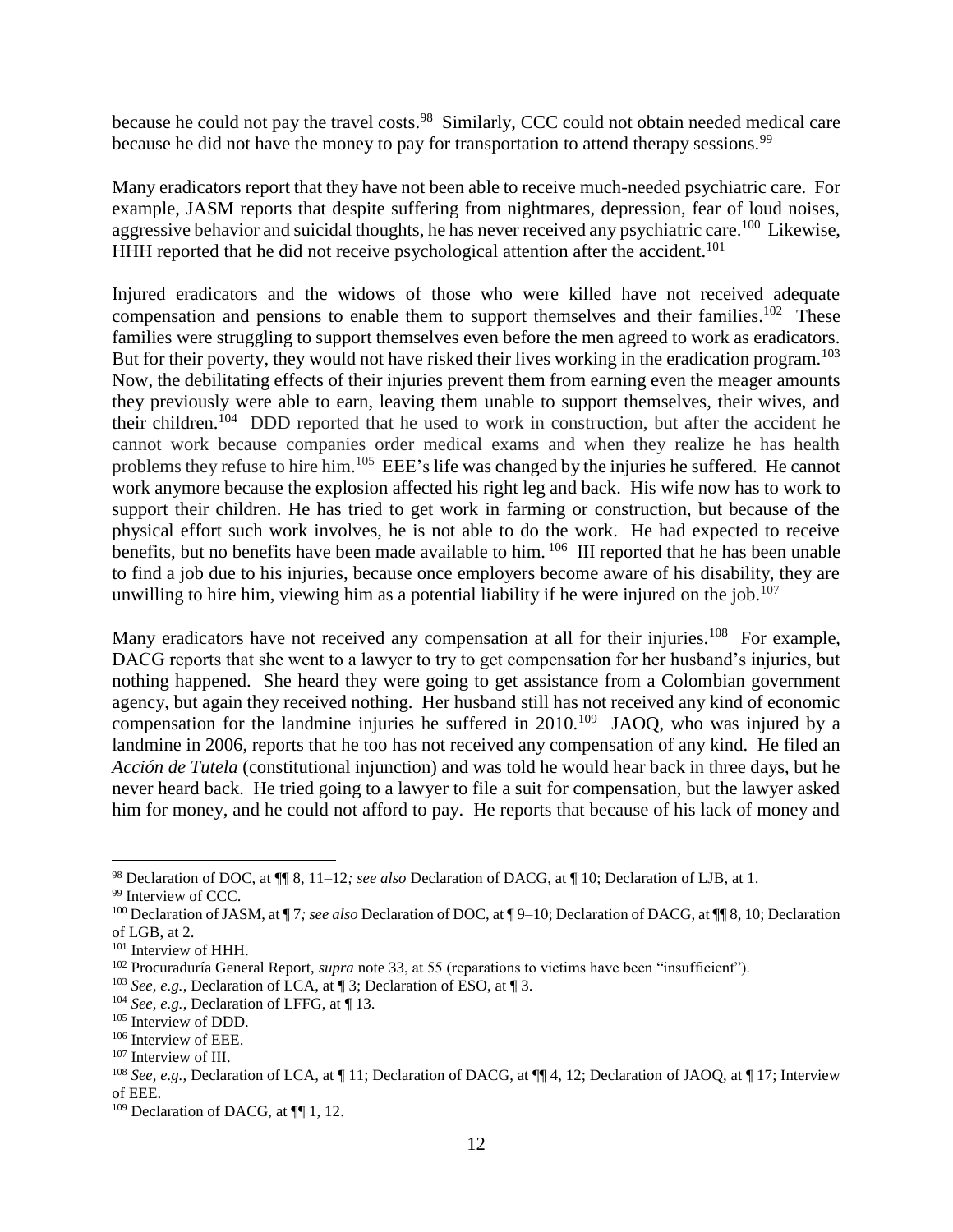lack of knowledge of the law, he cannot file a suit against the State for compensation.<sup>110</sup> AAA, another injured eradicator, reported that his sister was subjected to threats when she persisted in seeking compensation from the labour contracting company that had hired him for the eradication work. $111$ 

Injured eradicators have been denied disability pensions on the grounds that their injuries are not severe enough, even though those injuries continue to prevent them from earning a living. For example, although LEFG lost the normal use of his hand and continues to suffer from back and leg pain, blurry vision, headaches, and psychological trauma, he was assigned a disability rating of only 39%, which is too low to qualify for a disability pension.<sup>112</sup> Although he tries to work in construction, often he cannot work because of his injures and hence cannot provide the support his family needs.<sup>113</sup> His problem is a common one. According to the Procuraduría General, there are many cases in which an injured eradicator cannot find work because of his disability, but was given a disability rating too low to qualify for ongoing payment of a disability pension. As a result, they "do not have the resources to support themselves and their families."<sup>114</sup>

The Procuraduría General found that eradicators normally are not told of the humanitarian assistance to which they are entitled and, as a result, they do not know how to make a claim. His interviews with eradicators corroborated that they were never informed of their rights or how to exercise them. $115$ 

# **V. Conclusion**

Colombia's use of civilians for its forced manual eradication policy violates the victims' rights to safe working conditions and the highest attainable standard of health. The State's failure to provide the victims with adequate physical and mental health care and adequate compensation, disability pensions, and survivors' pensions further violates these rights and the right to social security. While this is not a case where State actors directly kill or injure the victims, the State does bear a particular responsibility for the deaths and injuries suffered by the eradicators. It is the State that has exploited the eradicators' poverty to enlist them in this dangerous work. Notwithstanding its obligation to ensure the effective exclusion of civilians from areas where the presence of landmines is known or suspected,  $116$  and the more general humanitarian law obligation to spare civilians from the effects of hostilities,<sup>117</sup> the State has sent these campesinos to face a very foreseeable danger

 $110$  Declaration of JAOQ, at  $\P$ 2, 17.

<sup>&</sup>lt;sup>111</sup> Interview of AAA.

<sup>&</sup>lt;sup>112</sup> Declaration of LEFG, at ¶¶ 10-12.

<sup>113</sup> *Id.*, ¶ 13.

<sup>114</sup> Procuraduría General Report, *supra* note 33, at 39.

<sup>115</sup> *Id.*

<sup>116</sup> *See* discussion in text, *supra* at p. 3 and note 15.

<sup>117</sup> *See* Ban Ki-Moon, Report of the Secretary-General on the protection of civilians in armed conflict, S/2012/376,

p. 9 ¶ 32 (22 May 2012), *available at*  http://www.un.org/en/ga/search/view\_doc.asp?symbol=S/2012/376&referer=/english/ ("As I have stressed repeatedly, international humanitarian law requires parties to conflict to spare the civilian population from the effects of hostilities.").